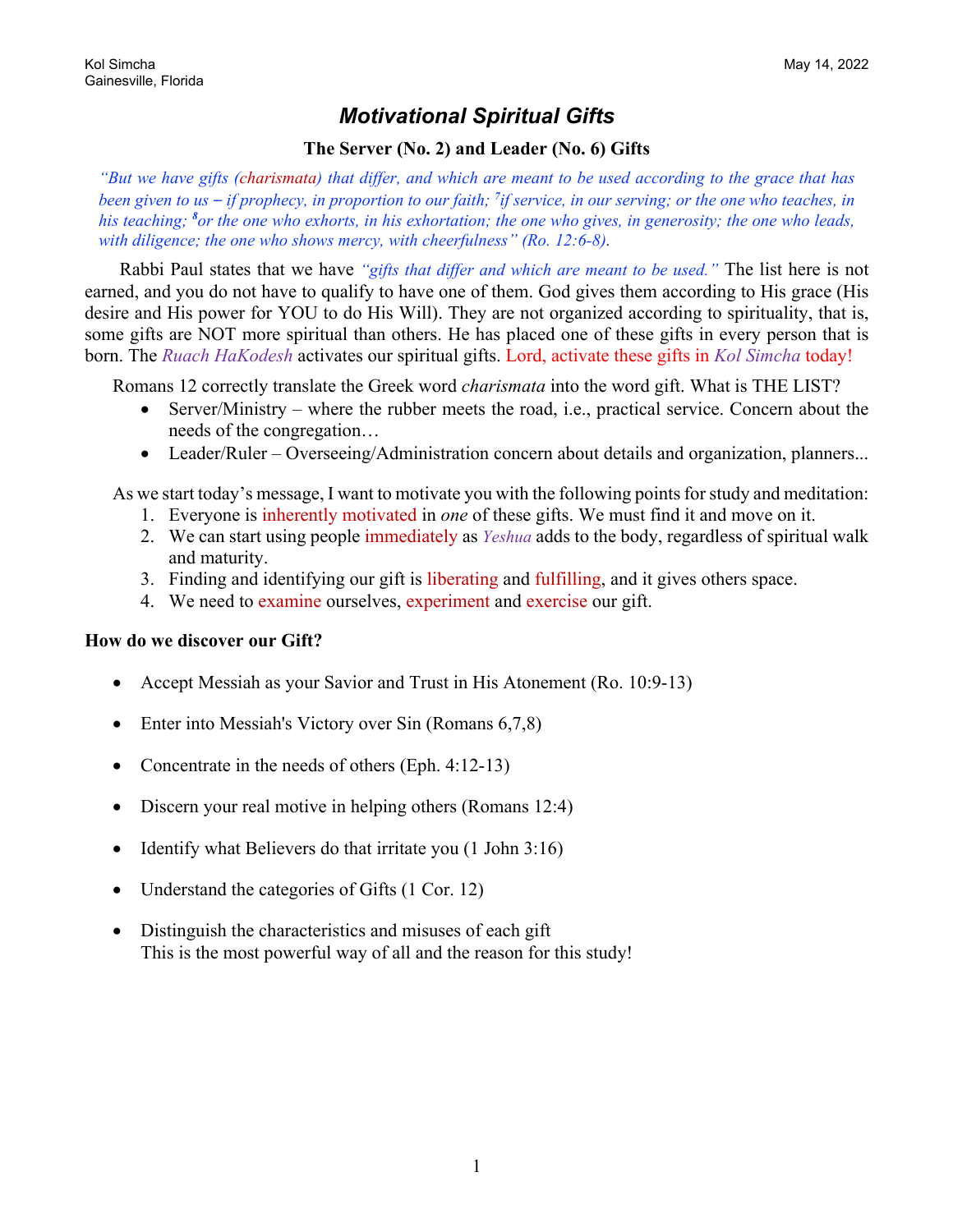# *Characteristics of the gift of Server*

| <b>GIFT</b>                       | <b>CHARACTERISTICS</b>                  | <b>MISUSES</b>                        |
|-----------------------------------|-----------------------------------------|---------------------------------------|
| Who in Scripture best             | 1. See and meet practical needs         | 1. Giving un-requested help           |
| illustrates the motivational gift | Important needs that would seem         | Sometimes the tasks which the         |
| of server?                        | insignificant to others catch the eye   | server sees appear to be more         |
|                                   | and attention of the server. These      | important to the server than the one  |
|                                   | needs are usually physical; however,    | being served. It may even be that     |
|                                   | the server knows that by meeting them   | the one who has the needs is not      |
|                                   | he will bring encouragement $\&$        | aware of them to the degree that the  |
|                                   | strength to those who receive his help. | server is. In either case, a server   |
|                                   | Timothy's serving ability is noted by   | who uses his initiative in meeting    |
|                                   | Paul: "I have no one who compares       | these needs may be judged as          |
|                                   | with him, who will care so sincerely    | "pushy or intrusive."                 |
|                                   | for your welfare" (Phil. 2:20).         |                                       |
| <b>Timothy</b>                    | 2. Free others to achieve               | 2. Letting things be too important    |
|                                   | The joy of the server is not just       | In order to meet the needs of others, |
|                                   | initiating tasks but knowing that       | servers will often neglect their own  |
|                                   | through them he is bringing a peace of  | home and personal responsibilities.   |
|                                   | mind to another person which will       | They will meet the serving needs at   |
|                                   | allow them to be more productive in     | home but leave the other needs        |
|                                   | the tasks which God has called him to   | unmet. This transfer of attention     |
|                                   | do. Timothy served Paul so that Paul    | may cause reaction by the server's    |
|                                   | could carry out his ministry. His       | family and the feeling by the one     |
|                                   | serving was "as a son with his father"  | being served that too much            |
|                                   | (Phil. 2:22)                            | attention is being put on physical    |
|                                   |                                         | things.                               |
| <b>Devoted Love</b>               | 3. Disregard for weariness              | 3. Working beyond physical limits     |
| (Romans 12:10)                    | Because the server sees the             | Inner tension resulting in physical   |
|                                   | importance of the tasks which he has    | ailments and especially stomach       |
|                                   | begun, he will freely use up personal   | problems often occur in servers.      |
|                                   | assets of time, money, and strength.    | This condition is the consequence     |
|                                   | His focus is not on himself, but rather | of extending themselves on either     |
|                                   | on the completion of the tasks which    | one job or taking on too many jobs.   |
|                                   | he knows will benefit the individual    | We know that Timothy had              |
|                                   | and bring joy to himself.               | physical ailments by Paul's           |
|                                   |                                         | instruction to him to take wine       |
|                                   |                                         | "use a little wine for the sake of    |
|                                   |                                         | your digestion and because of your    |
|                                   |                                         | frequent illnesses" (1 Tim. 5:23)     |
| <b>Brotherly Love</b>             | 4. Difficulty in saying "no"            | 4. Neglecting God-given priorities    |
| (Romans 12:10)                    | As the server effectively meets one     | Servers are often placed in positions |
|                                   | need, others may ask for similar help,  | of responsibility because they are    |
|                                   | not realizing the inner motivation of   | diligent workers. It is then easy for |
|                                   | the server. These requests, however,    | them to volunteer a helping hand or   |
|                                   | are difficult to turn down because they | become involved in tasks which        |
|                                   | represent needs, and the server feels   | they should be delegating to others.  |
|                                   | obligated at having been asked.         | This imbalance causes the server's    |
|                                   |                                         | authority to become frustrated        |
|                                   |                                         | because assigned tasks are not        |
|                                   |                                         | completed on schedule.                |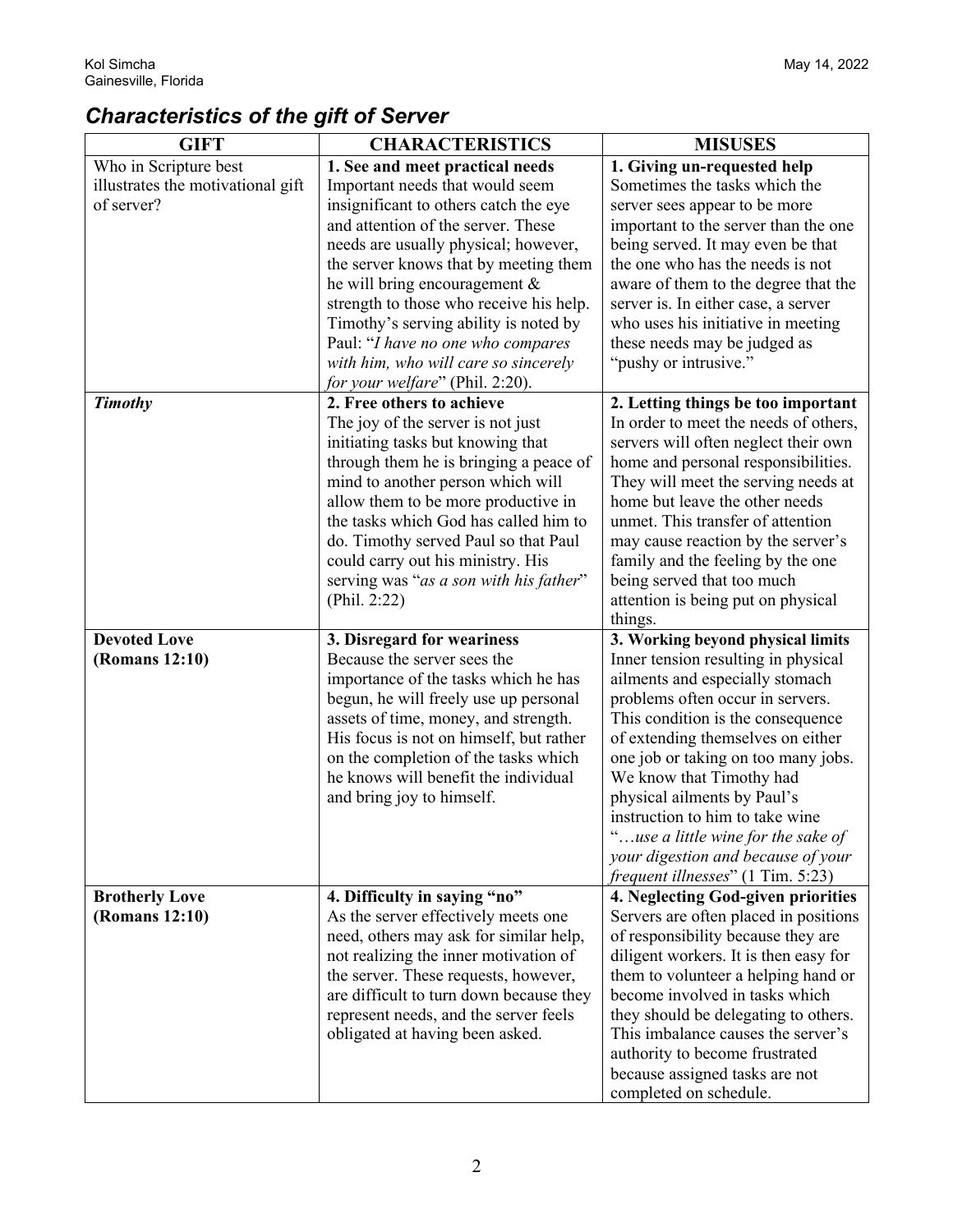| <b>Showing Respect (Honoring</b>                                                                     | 5. Alert to likes and dislikes                                                                                                                                                                                                                                                                                                                                                                    | 5. Reacting to overlooked needs                                                                                                                                                                                                                                                                                                                                                               |
|------------------------------------------------------------------------------------------------------|---------------------------------------------------------------------------------------------------------------------------------------------------------------------------------------------------------------------------------------------------------------------------------------------------------------------------------------------------------------------------------------------------|-----------------------------------------------------------------------------------------------------------------------------------------------------------------------------------------------------------------------------------------------------------------------------------------------------------------------------------------------------------------------------------------------|
| Others)<br>(Romans 12:10)                                                                            | Servers have an amazing ability to<br>find out and remember special<br>interests in the people they serve.<br>Thus, birthdays and anniversaries are<br>special occasions for them. They can<br>often recall favorite foods, special<br>colors, types of home furnishings, and<br>favorite activities and use this<br>knowledge in making things special                                           | A server may react to people around<br>him who, in his judgment, walk<br>right past obvious needs. He<br>assumes that others see what he<br>sees. If he tells someone about a<br>need and that person does not<br>follow through on his suggestion,<br>the server may become resentful.                                                                                                       |
| What basic Scriptural principle<br>does the person with the gift of<br>server most need to exercise? | <b>6. Need Approval</b><br>Appreciation confirms to the server<br>that his work is necessary, and it is<br>being blessed by the Lord. The server<br>also desires clear direction. Paul gave<br>Timothy more praise and precise<br>instructions than any other assistant.<br>(1 & 2 Tim.) Servers prefer working<br>with a person rather than for a person.                                        | 6. Resenting lack of appreciation<br>If a server is given a physical job<br>simply because he is a server and is<br>expected to get his joy from doing<br>it, he may feel misused and react in<br>anger. He will then fail to consider<br>that he is working for the Lord. A<br>server's perspective may also be<br>lost if the one whom he is serving is<br>not making wise use of his time. |
| <b>Authority</b>                                                                                     | 7. Like short-range projects<br>The tasks which attract a server are<br>usually immediate needs. The server<br>often becomes frustrated with long-<br>range planning or a continuous task<br>which seems to have no visible<br>progress. Timothy was urged to<br>maintain endurance as a good soldier<br>and to continue in the calling which he<br>was given of God (1 Tim. 4:16, 2 Tim.<br>2:3) | 7. Work people around their<br>schedule<br>Because of the server's lack of<br>desire or ability to properly delegate<br>tasks, he will often develop his own<br>time schedule and force others to<br>adapt to it. Lack of delegation may<br>also hinder the family from feeling<br>involved in his serving and cause<br>them instead to feel that they are<br>taken for granted.              |
| Why is this true?<br>It gives the server protection<br>for the management of his<br>time.            | 8. Put extra touches to jobs<br>The server knows that by doing more<br>than is expected he will not only<br>delight the one being served but<br>demonstrate that he is doing it unto<br>Lord. "Going the second mile" for a<br>server may be trimming and sweeping<br>after mowing the lawn or putting a<br>bow and flower around a lunch box.                                                    | 8. Being frustrated with time<br>limits<br>A server may react to a rigid<br>schedule, not realizing that it is for<br>his own protection. He may feel<br>that it hinders him from the joy of<br>additional serving. Twice Timothy<br>was told by Paul not to get<br>sidetracked. "Do your best to come<br>to me soon before winter" $(2)$<br>Tim. 4:9, 21).                                   |
|                                                                                                      | 9. Meet needs quickly<br>In an effort to complete tasks, a server<br>will try to avoid committees and what<br>to him appears to be unnecessary "red<br>tape." In order to avoid delays, the<br>server will use personal funds.                                                                                                                                                                    | 9. Interfering with God's discipline<br>The purposes of God may be<br>frustrated when a server meets a<br>need God intended to bring about<br>repentance. If a server would have<br>met the physical needs of the<br>prodigal while he was in the pigsty,<br>it could have hindered his return                                                                                                |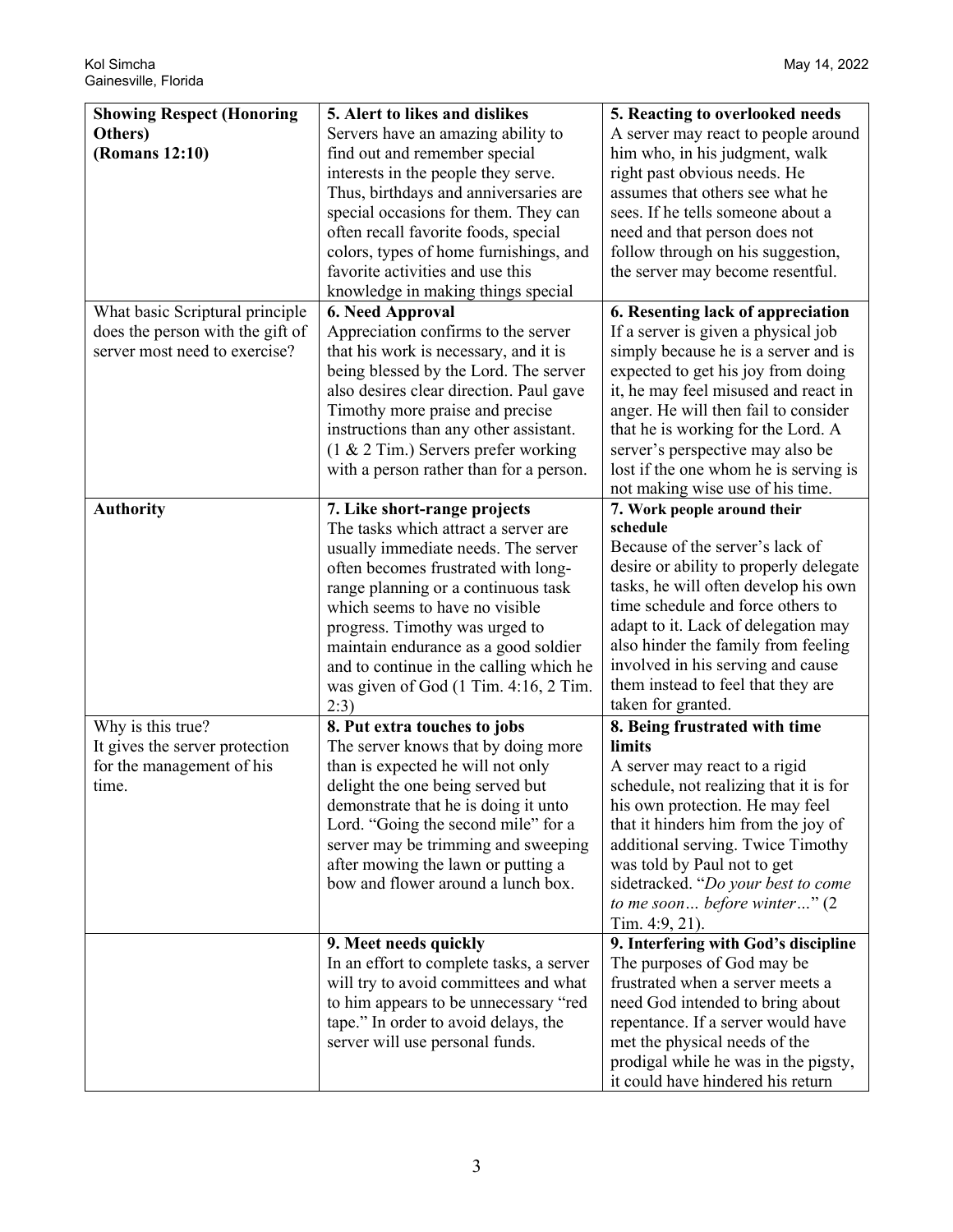## *Characteristics of the gift of Leader/Organizer*

| <b>GIFT</b>                                     | <b>CHARACTERISTICS</b>                                      | <b>MISUSES</b>                                                      |
|-------------------------------------------------|-------------------------------------------------------------|---------------------------------------------------------------------|
| Who in Scripture best illustrates               | 1. Able to visualize final results                          | 1. Views people only as resources                                   |
| the motivational gift of                        | When a major project is given to an                         | If an organizer is in the position of                               |
| leader/organizer?                               | organizer, he is able to picture the                        | authority, he can simply direct                                     |
|                                                 | completed task and what it will take to                     | people based upon his gift of seeing                                |
|                                                 | accomplish it. When Nehemiah was                            | the bigger picture. However, if he is                               |
|                                                 | given the task of removing the "great                       | not in this position, he must earn                                  |
|                                                 | affliction and reproach of God's                            | the right to be heard. Then he must                                 |
|                                                 | people in Jerusalem," he immediately                        | patiently explain that all the steps                                |
|                                                 | visualized the need to rebuild the                          | which he sees are required to reach                                 |
|                                                 | walls. (See Nehemiah 1:2-3.)                                | the goal. An organizer will tend to                                 |
|                                                 |                                                             | make suggestions and then react or                                  |
|                                                 |                                                             | become discouraged when these are                                   |
|                                                 |                                                             | not followed.                                                       |
| <b>Nehemiah</b>                                 | 2. Need loyalty in associates                               | 2. Building loyalty with                                            |
|                                                 | In order for an organizer to visualize                      | favoritism                                                          |
|                                                 | the completion of a task, he needs to                       | An organizer is very sensitive to                                   |
|                                                 | know who and what his resources are.                        | loyalty. He depends upon it to                                      |
|                                                 | Since the efficiency of his entire                          | accomplish his goals, or the goals                                  |
|                                                 | operation depends upon the                                  | others have for him. An organizer                                   |
|                                                 | faithfulness of the workers, he would                       | in charge of a work may single out                                  |
|                                                 | rather have fewer that he can count on                      | individuals whom he thinks are                                      |
|                                                 | than more that he cannot count on.                          | especially important to his goals                                   |
|                                                 | Nehemiah required an oath of                                | and show them favoritism or                                         |
|                                                 | cooperation from rulers, nobles, and                        | partiality. If he is not in charge, he                              |
|                                                 | people. (Neh. 5)                                            | may cause disharmony by openly                                      |
|                                                 |                                                             | expressing frustration.                                             |
| Bless those who persecute you<br>(Romans 12:14) | 3. Ability to delegate<br>An organizer knows which tasks to | 3. Using delegation to avoid work<br>When a person with the gift of |
|                                                 | delegate and which he must do                               | organization is not in charge, it is                                |
|                                                 | himself. He also is able to sense which                     | easy for him to delegate his                                        |
|                                                 | workers will need more assistance                           | responsibilities to others. His work                                |
|                                                 | than others. Organizers are able to                         | may be completed; however, he                                       |
|                                                 | naturally maintain a continued                              | will miss the character training and                                |
|                                                 | account ability with their workers.                         | other objectives which the one who                                  |
|                                                 | Nehemiah delegated the building of                          | assigned him the task had in mind.                                  |
|                                                 | the walls, but he retained                                  | His authority and others may then                                   |
|                                                 | responsibility for dealing with the                         | react to him and accuse him of                                      |
|                                                 | enemies. (See Nehemiah 4:13.)                               | laziness and irresponsibility.                                      |
| Bless them, don't curse them!                   | 4. Withstand reaction to tasks                              | 4. Being unresponsive to appeals                                    |
| (Romans 12:14)                                  | Once an organizer commits himself to                        | When an organizer who is in charge                                  |
|                                                 | a task, he is willing to endure much                        | of a project rejects valid                                          |
|                                                 | opposition to his leadership. This                          | suggestions or closes his ears to                                   |
|                                                 | reaction may come from insiders or                          | grievances, pressures result. These                                 |
|                                                 | outsiders. However, he knows that                           | cause him to become harsh or even                                   |
|                                                 | without the continuous pressures that                       | resign. When an organizer is not                                    |
|                                                 | he must exert, the final goal will not                      | responsive to directions from his                                   |
|                                                 | be achieved. Nehemiah responded to                          | authorities, he must be disciplined.                                |
|                                                 | persistent opposition from outside                          | If he reacts, he will build patterns                                |
|                                                 | enemies and fellow workers. (Neh. 4)                        | of resentment and pride.                                            |